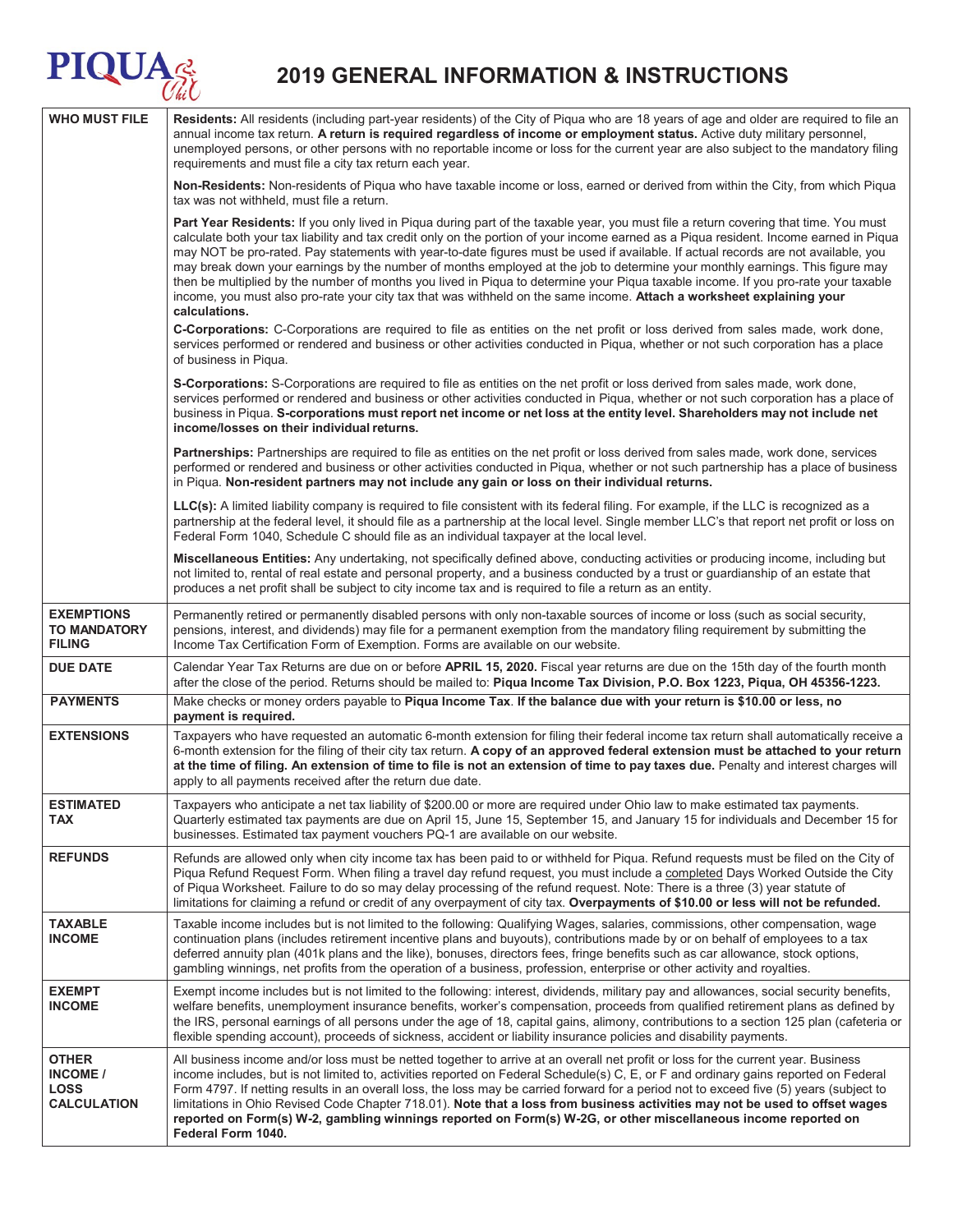# **PIQUA**

## **2019 GENERAL INFORMATION & INSTRUCTIONS**

| <b>PENALTY AND</b><br><b>INTEREST</b> | A \$25.00 late filing penalty per month with a max \$150 will be imposed for the failure to file a return by the due date (regardless of<br>balance due shown on return).                                                                                                                  |  |  |  |
|---------------------------------------|--------------------------------------------------------------------------------------------------------------------------------------------------------------------------------------------------------------------------------------------------------------------------------------------|--|--|--|
|                                       | A 15% penalty will be imposed on the balance of unpaid tax due as of the first day after the original due date of the return.                                                                                                                                                              |  |  |  |
|                                       | Interest will be imposed on the balance of unpaid tax due beginning with the first day after the original due date of the return.<br>Please visit our website (www.piquaoh.org) for the current interest rate.                                                                             |  |  |  |
| <b>ATTACHMENTS</b>                    | Attach your Federal Form 1040, and supporting documentation for each income, loss or deduction item reported on your city<br>return. Examples include: Form(s) W-2 and W-2G, Form(s) 1099-Misc, Schedule(s) K-1, or Federal Schedule(s) 1, C, E, or F.                                     |  |  |  |
|                                       | <b>Partnerships</b> must attach all pages of the Federal Form 1065 (including all schedules and supporting statements) and copies<br>of all K-1s. Note: Schedules K-1 should include detail regarding each partner's share of city income and income tax paid on each<br>partner's behalf. |  |  |  |
|                                       | Corporations must attach a complete copy of the Federal Form 1120 or 1120S (including all schedules and supporting statements).                                                                                                                                                            |  |  |  |
|                                       | Fiduciaries/Trusts/Estates mustattach a complete copy of the Federal Form 1041 (including all schedules and supporting statements).                                                                                                                                                        |  |  |  |
| <b>DISCLAIMER</b>                     | Definitions and instructions are illustrative only. The City of Piqua Income Tax Code and the Ohio Revised Code supersede any<br>interpretation presented.                                                                                                                                 |  |  |  |